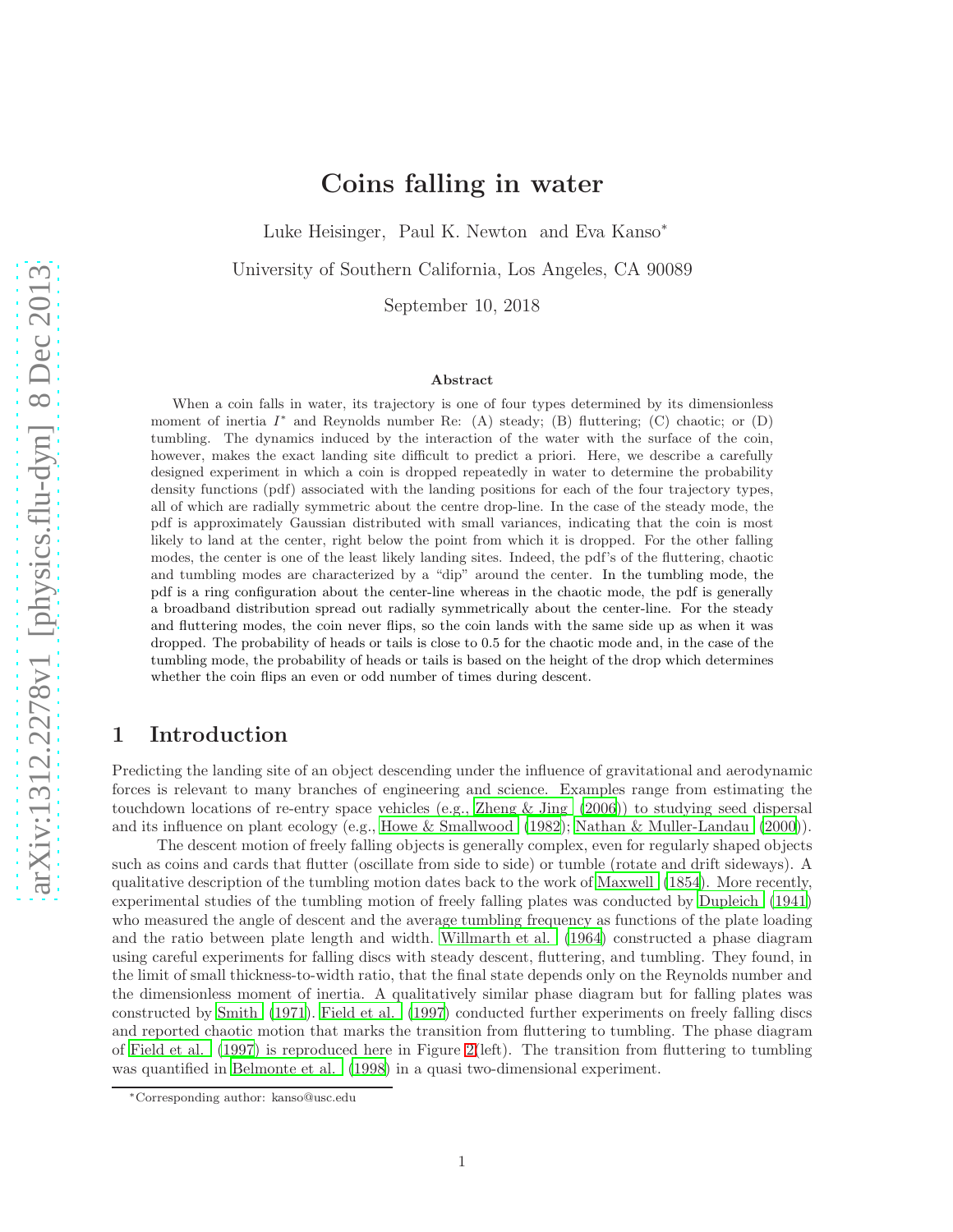

<span id="page-1-0"></span>Figure 1: schematic of the coin drop and experimental set-up

[Pesavento & Wang \(2004\)](#page-8-7) and Anderson, Pesavento & Wang (2005a, 2005b) studied the motion of falling plates using a combination of experimental measurements, direct numerical simulations of the two-dimensional Navier-Stokes equation, and an ordinary differential equation (ODE) model based on approximations of the fluid forces and torques in terms of lift and drag coefficients. Their interest in this problem stemmed from its relevance to passive flight, as opposed to flight by flapping wings, as well as to its importance as a testbed for the unsteady, hydrodynamic force models. Their system depended on three dimensionless parameters: the thickness-to-width ratio, the dimensionless moment of inertia, and the Reynolds number. They observed a transition from periodic fluttering to periodic tumbling as the thickness-to-width ratio increases (thereby also increasing the dimensionless moment of inertia). In the transition region, the period of oscillation diverges, and the ODE model exhibits a heteroclinic bifurcation that marks this transition and leads to a logarithmic divergence of the period of oscillation at the bifurcation point. Investigations of the fluttering and tumbling dynamics based on the numerical solution of the two-dimensional Navier-Stokes equations were also carried out by [Mittal et al. \(2004\)](#page-8-8).

[Jones & Shelley \(2005\)](#page-8-9) proposed a falling card model based on inviscid flow theory and the unsteady Kutta condition with a vortex-sheet model of the wake, whereas [Michelin & Llewellyn Smith](#page-8-10) [\(2009\)](#page-8-10) used an unsteady point-vortex model of the wake. These studies provided insight into the role of the vortical wake in the destabilization process that marks the transition away from the fluttering regime, albeit in two-dimensional flows.

[Mahadevan \(1996\)](#page-8-11) and [Mahadevan et al. \(1999\)](#page-8-12) observed a scaling law for the dependence of the rotational speed on the width of a tumbling card. The effect of flexibility on the tumbling motion of a rectangular plate was analyzed by [Tam et al. \(2010](#page-8-13)) who found that flexibility leads to diminished flight characteristics, namely, an increased descent rate and a decreased flight range. Flexible sheets falling in an inviscid fluid were also considered by [Alben \(2010](#page-8-14)) using techniques similar to those of [Jones](#page-8-15) [\(2003\)](#page-8-15) and [Jones & Shelley \(2005\)](#page-8-9). Alben reported statistical results linking the falling behaviors to a dimensionless rigidity parameter and the ratio of sheet to fluid densities.

In this paper, we describe an experiment of falling coins in water with fixed initial conditions (up to the limits of the experimental set-up), shown in Figure [1.](#page-1-0) Depending on parameter values, the falling motion can be described by four canonical trajectory types: (A) steady; (B) fluttering; (C) tumbling; or (D) chaotic. The goal of this experiment is to map out the probability density function (pdf) of landing sites associated with these four canonical trajectory types, as well as the probability of landing the same side up (heads).

There are five material parameters of the coin/fluid system that determine the type of falling motion: the disc diameter d, thickness t and density  $\rho$ , as well as the fluid density  $\rho_f$  and kinematic viscosity  $\nu$ . In addition, the height h from which the disc is dropped plays a role in determining the landing site and the probability of landing heads or tail. The mean vertical velocity  $U$  of the disc is not a material parameter, but is rather an outcome of the falling dynamics and is not known a priori.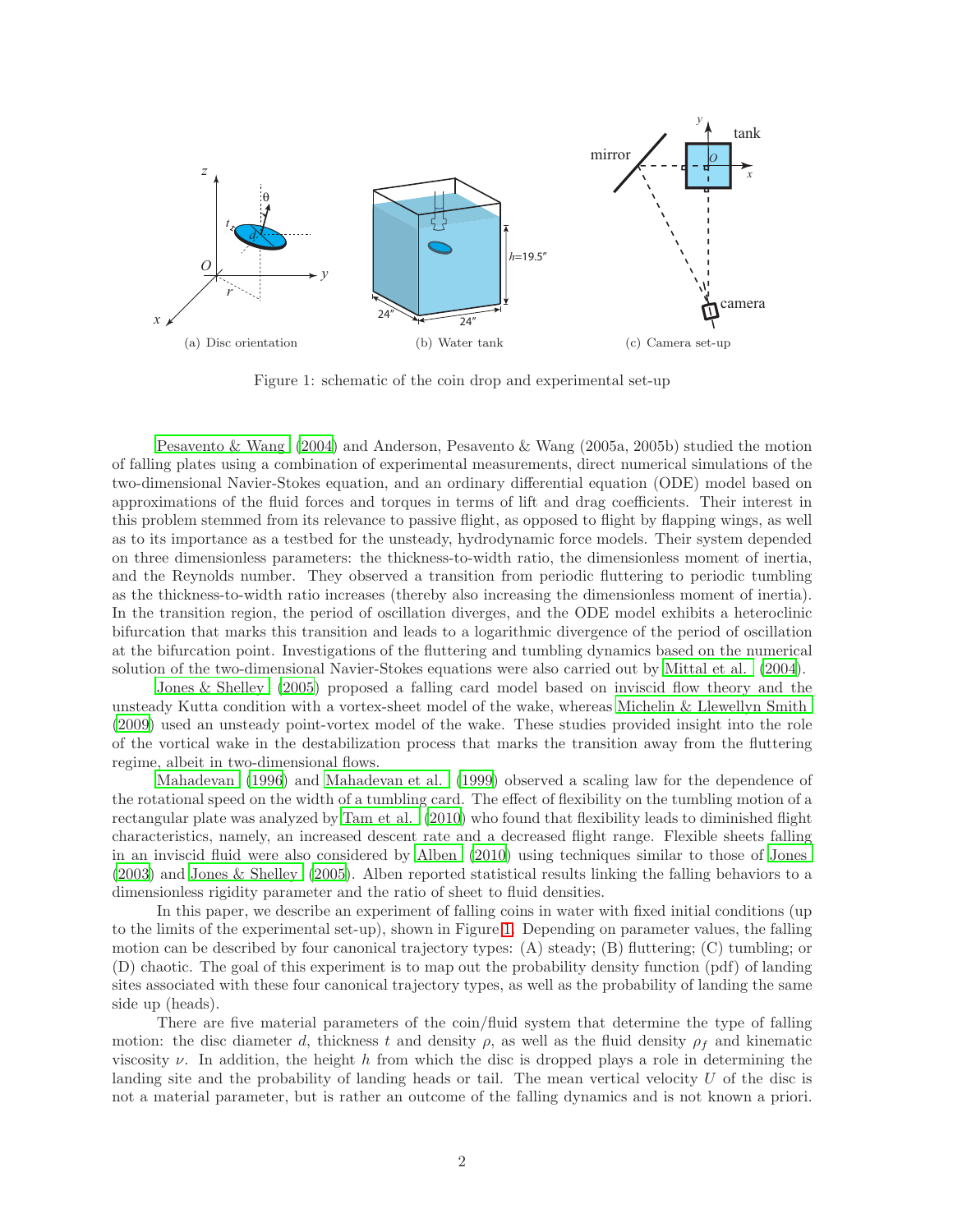

<span id="page-2-0"></span>Figure 2: Falling regimes: (left) Parameter space adapted from Field [et al. \(1997](#page-8-5)), spanned by the dimensionless moment of inertia and Reynolds number. The dashed line indicates a parameter boundary anticipated by the authors that remains to be validated by further experiments. (A)  $d = 1''$ ,  $t = 0.057''$ steel in air. (B)  $d = 1$ '',  $t = 0.053$ '' acrylic in water. (C)  $d = 1$ '',  $t = 0.057$ '' steel in water. (D)  $d = 0.5''$ ,  $t = 0.060''$  steel in water. The machining tolerance is  $\pm 0.002''$ . (right) Sample trajectories from each falling regime reconstructed from our experimental data. Note the similarity with the trajectories reported in [Field et al. \(1997\)](#page-8-5).

Here, we compute  $U = h/T$ , where T is the total travel time, that is to say, the total time the disc takes to reach the bottom of the tank from its initial height h. From these seven physical variables, four independent dimensionless ratios may be formed. The first quantity is the dimensionless moment of inertia  $I^* = I_{disc}/\rho_f d^5 = \pi \rho t/64 \rho_f d$ . A second dimensionless quantity is the Reynolds number  $\text{Re} = U d/\nu$ . The last two quantities are  $t/d$  and  $h/d$ . For the discs we consider here  $t/d$  is small  $(t/d$  is of order 0.01) and does not play a significant role in the disc dynamics. The dimensionless height  $h/d$  is set to a constant,  $h/d = 19.5 \pm 0.125$ , determined by the size of the experimental apparatus. Generally, if  $h/d$  is large enough to allow the long-term descent dynamics to develop (as opposed to only the transient dynamics), its value does not affect the type of descent motion. In the reported experiments, we verified by experimenting with various heights that, for the chosen disc parameters, the choice of  $h/d = 19.5$ is sufficient for the long-term dynamics to develop in the fluttering and tumbling modes. To this end, the type of motion is effectively determined by two parameters  $I^*$  and Re. This parameter space was explored experimentally by [Field et al. \(1997\)](#page-8-5). The authors mapped out the four types of falling motion onto this parameter space. Their data suggest that the transition from fluttering to tumbling motion is marked by a region of chaotic behavior. The resulting 'phase diagram' is reproduced here in Figure  $2(a)$ . We added the dashed line separating the steady and tumbling motion because for discs with large inertia, the gravitational acceleration dominates over the hydrodynamic forces and one expects steady falling. Note that the exact location of the dashed line remains to be validated by further experiments.

We consider four distinct points (A) through (D) of the parameter space, each representing a different type of falling motion as shown in Figure [2.](#page-2-0) These points are obtained using steel and acrylic discs of various diameters in air and water. In all experiments, the coin is released from the same height below the fluid surface using the same release mechanism, as described in Section [2.](#page-3-0) For each point (A) through (D), we drop the coin approximately 500 times repeatedly. Interestingly, for the same parameter values and same initial conditions, up to a small uncertainty introduced by the drop mechanism, distinct drops of the coin result in distinct falling trajectories and landing positions. In Section [3,](#page-4-0) we quantify the uncertainty introduced by the drop mechanism, and we report and explain the pdf's associated with the landing positions of these falling coins as well as their probability of landing heads or tails. Our results show that the problem of a coin falling in water belongs to a class of deterministic problems – that obey the laws of mechanics – which generate outcomes that are best treated probabilistically.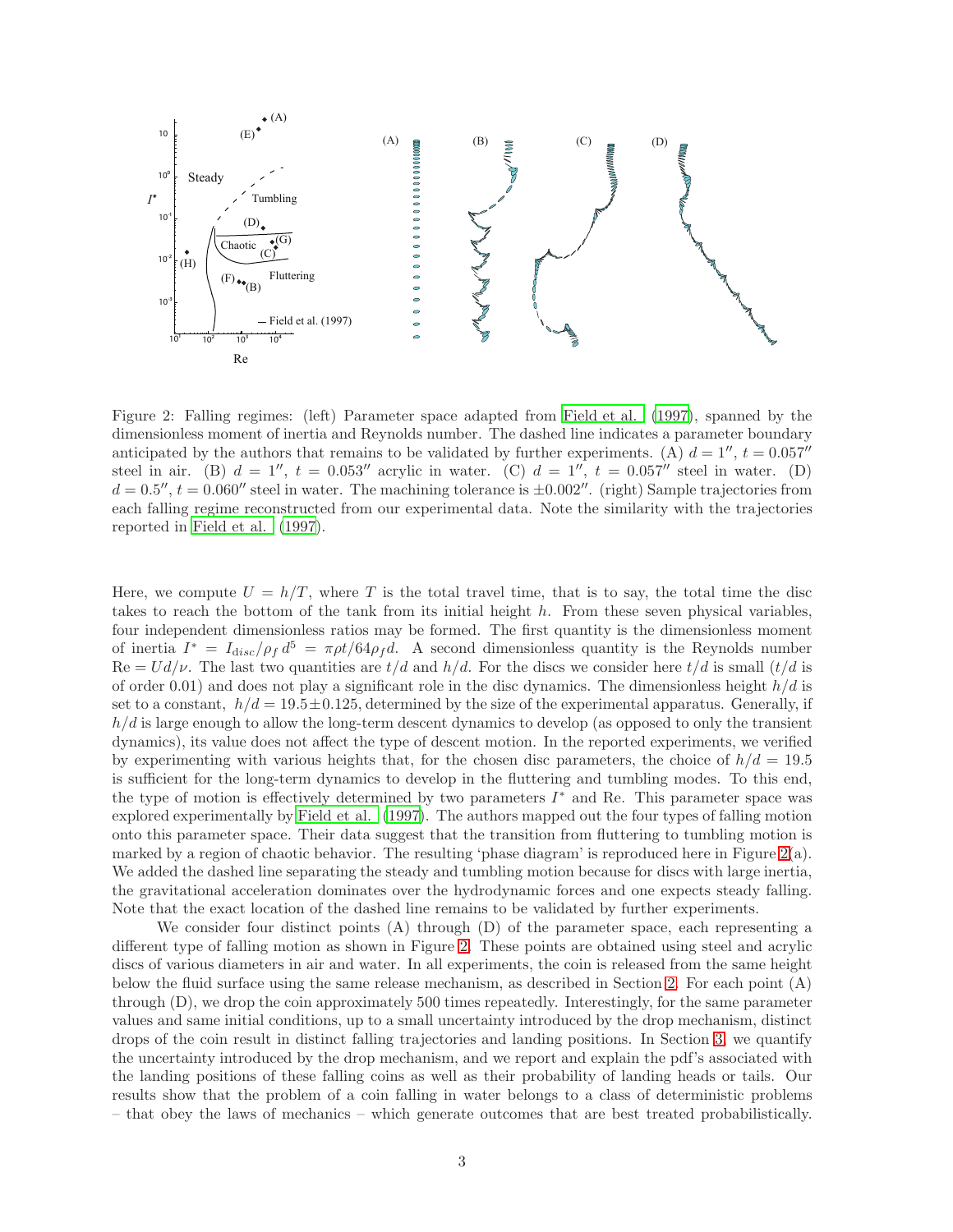

<span id="page-3-1"></span>Figure 3: (top row) Distribution of landing sites for (A) steady, (B) fluttering, (C) chaotic and (D) tumbling motions. Each set of data correspond to one point in the parameter space shown in Figure [2\(](#page-2-0)left). (bottom row) histograms of the radial distribution of the landing positions. All length units are in inches.

We conclude in Section [4](#page-6-0) by discussing the link between the probabilistic outcome of the coin and its underlying mechanical motion, and on the role of the fluid medium as a "randomization device."

#### <span id="page-3-0"></span>2 Methods

The experimental design is shown in Figure [1,](#page-1-0) with Figure [1\(](#page-1-0)a) depicting the disc orientation  $\theta$ , which is the angle between the disc's normal direction and the vertical direction; Figure [1\(](#page-1-0)b) the water tank used in the experiment, and Figure [1\(](#page-1-0)c) the digital camera set-up. In water, we dropped the disc from about 1.2" below the top surface to avoid effects associated with the water surface and entry across the air-water interface, and we released the coin with zero initial velocity, heads-up. A 24-inch cubic tank was used, and the drop position was centered such that the disc was always free to fall unconstrained and unaffected by edge effects from the walls. We used steel and acrylic discs of respective densities 0.28 lb/in<sup>3</sup> and 0.04 lb/in<sup>3</sup>, diameters 0.5" and 1.0", and thickness values between 0.05" and 0.06" (see Figure [2\)](#page-2-0). For each disc diameter, a suction cup at least the diameter, or smaller, was used to suspend the disc below the surface of the water. The suction cup was attached rigidly to a tank lid structure, and a tube connected the submerged cup end to a rubber bulb. This bulb was used to create a vacuum while affixing the various discs to the suction cup, and enabled the manual release of the disc. A thin metal mesh was placed along the bottom to ensure that the disc did not slide when it struck the bottom. The landing position was recorded by a digital camera mounted on the ground, facing directly upwards, with the focal plane coinciding directly with the bottom of the tank. The camera was triggered remotely after each coin release to record its landing position.

We also collected data on the three-dimensional position and orientation of the discs as they descended. A single camera was used in conjunction with a mirror to capture two views of the falling disc . The camera was not placed below the tank as before, but on a tripod level with the midpoint of the tank to minimize lens curvature distortion (see Figure  $1(c)$  for camera set-up). Careful attention was paid to the mirror/camera/tank alignment to make the two views orthogonal to one another for digital processing and trajectory reconstruction.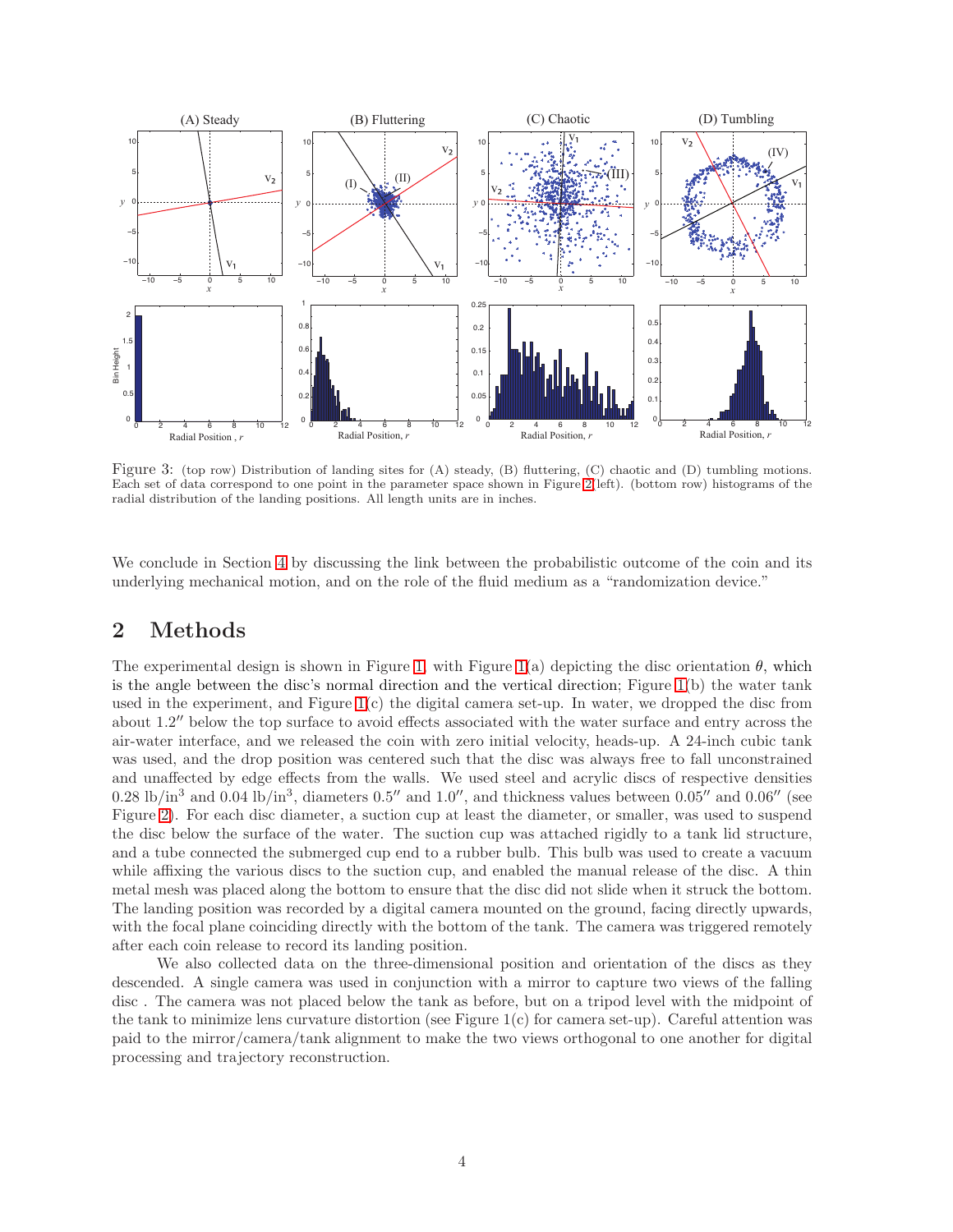| $1 + 1$           | $1 + 1$     |            |                                              |
|-------------------|-------------|------------|----------------------------------------------|
|                   | $N_{drops}$ | $P_{head}$ | distribution parameters                      |
| Steady<br>(A)     | 500         | 1.0000     | $\sigma_1 = 0.0805,$<br>$\sigma_2 = 0.0597$  |
|                   |             |            | $\beta_1 = 0.3266,$<br>$\beta_2 = -0.1714$   |
|                   |             |            | $\gamma_1 = 3.0795,$<br>$\gamma_2 = 3.9828$  |
| Fluttering<br>(B) | 500         | 1.0000     | $\sigma_1 = 1.0277$ ,<br>$\sigma_2 = 0.8664$ |
|                   |             |            | $\beta_1 = -0.1825,$<br>$\beta_2 = 0.0493$   |
|                   |             |            | $\gamma_1 = 3.3679,$<br>$\gamma_2 = 3.5389$  |
| Chaotic<br>(C)    | 600         | 0.4951     | $\sigma_1 = 4.2387,$<br>$\sigma_2 = 3.9821$  |
|                   |             |            | $\beta_1 = -0.1963,$<br>$\beta_2 = 0.0925$   |
|                   |             |            | $\gamma_1 = 2.7701,$<br>$\gamma_2 = 3.1713$  |
| Tumbling<br>(D)   | 500         | 0.4033     | $\sigma_1 = 5.4476,$<br>$\sigma_2 = 4.9726$  |
|                   |             |            | $\beta_1 = 0.0768,$<br>$\beta_2 = 0.1026$    |
|                   |             |            | $\gamma_1 = 1.5298,$<br>$\gamma_2 = 1.6316$  |

Table 1: Distribution parameters:  $\sigma_{1,2}$  are the standard devations along the major and minor axes  $V_1$ and  $V_2$  of Figure [3,](#page-3-1)  $\beta_{1,2}$  and  $\gamma_{1,2}$  are the normalized skewness and kurtosis, respectively.

### <span id="page-4-0"></span>3 Results

To build a baseline from which to compare, we first tested the steady falling in air. We performed three sets of drops, each set corresponding to a different point in the parameter space using discs of various diameters. These three sets helped establish limitations on the accuracy associated with the drop mechanism, as well as the measurements taken by the camera. The scatterplots of the physical landing sites associated with one of the sets, set  $(A)$ , can be seen in the top row of Figure  $3(A)$  and the associated probability distribution in the bottom row of Figure  $3(A)$ . The distribution associated with the landing site is a very tightly distributed (almost Gaussian) distribution about the center drop-line, with variance listed in Table 1. The variance associated with these sets of runs can be thought of as a measure of the uncertainty built into the experimental mechanism.

We then performed, using the same drop mechanism, repeated drops of the coin in water for each set of parameters corresponding to (B) fluttering, (C) chaotic and (D) tumbling. For each set of parameters, distinct drops of the coin result in distinct falling trajectories and landing positions. The landing positions are reported in the top row of Figures [3\(](#page-3-1)B-D). The bottom row shows the radial distribution of the associated landing positions. Particularly noteworthy for the fluttering and chaotic modes is the "dip" in the histogram around the origin, suggesting that the origin is the one of the least likely places of landing in these falling modes. The probability of landing at the origin is zero for the tumbling mode. A singular value decomposition of the landing position data was then performed. The resulting two eigen-directions are shown over the scatterplots in Figure [3\(](#page-3-1)A-D) with  $V_1$  and  $V_2$  denoting the major and minor axes, respectively. The standard deviation, skewness (third standardized moment) , and kurtosis (fourth standardized moment) were calculated along each of these axes and are summarized in Table 1. The skewness and kurtosis provide information about the shape of the probability density function associated with the random landing site and can be viewed as a simple measure of the extent to which these distributions deviate from Gaussian. Roughly speaking, the deviation of the skewness from zero (perfectly symmetric pdf's) measures the extent to which the distribution tilts to one side or the other, with negative skewness indicating the 'left' tail of the pdf is longer, and positive skewness indicating that the right 'tail' is longer. The interpretation of kurtosis is slightly more subtle. It measures the 'peakedness' of the distribution and the heaviness of its tail with a Gaussian distribution having a value of zero. The values of the skewness and kurtosis in Table 1 imply that the pdf's reported in Figure [3](#page-3-1) are close to symmetric; however, they are not Gaussian, given the large deviation of the kurtosis from zero.

Examples of reconstructed 3D trajectories taken from these data sets are shown in Figure [4.](#page-5-0) These sample trajectories demonstrate the influence of the transient dynamics on the details of the falling trajectories and the landing sites, which in turn dictates the distributions in Figure [3.](#page-3-1) Figures [4\(](#page-5-0)a) and (b) show two examples corresponding to two distinct falling trajectories (I) and (II) of the fluttering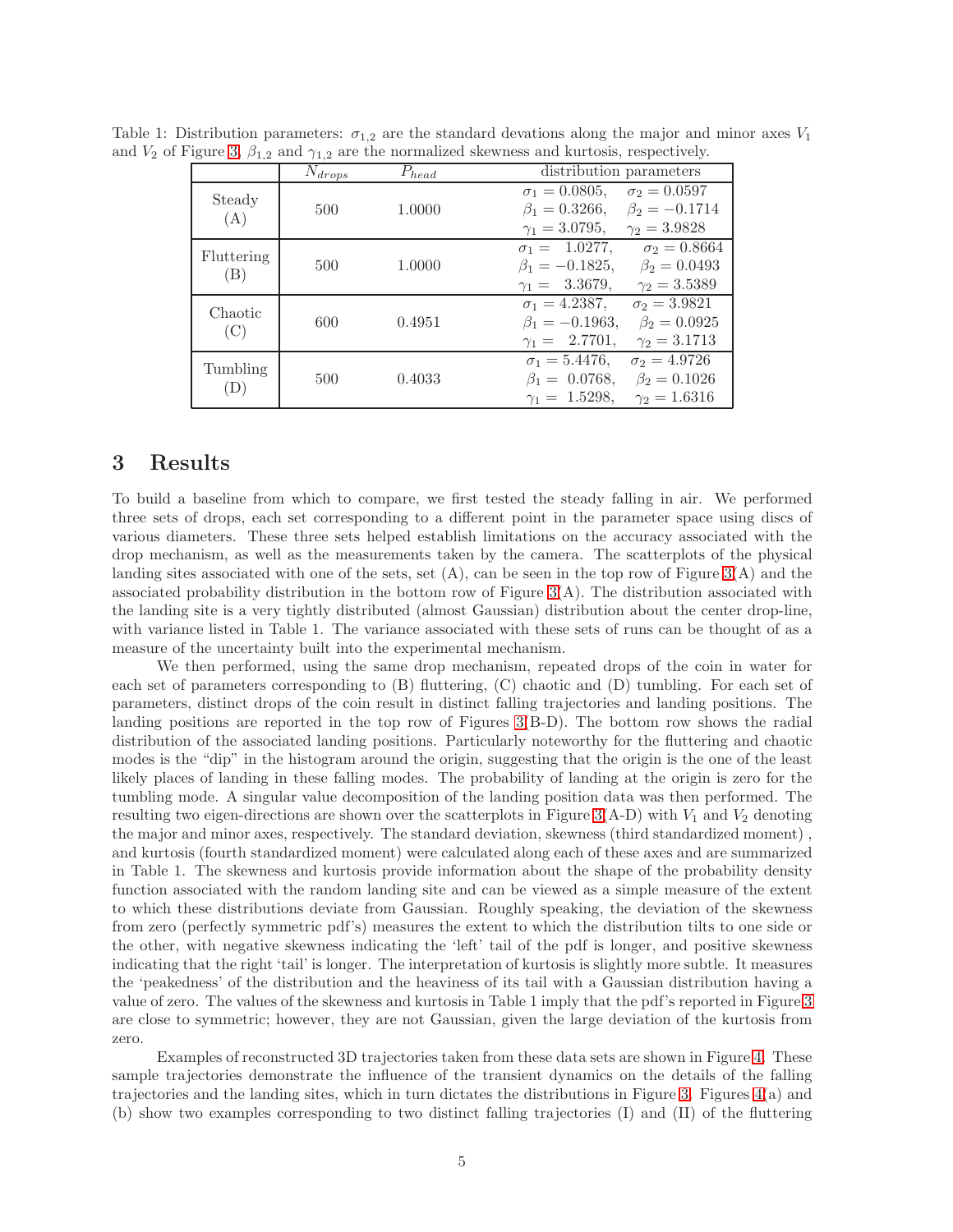

<span id="page-5-0"></span>Figure 4: Reconstructed 3D trajectories and  $(x, y)$  planar projections. The discs in a given figure are shown at equal intervals  $\Delta t$ , and thus closely spaced discs correspond to slower motion. Drop mechanism is located at  $(0, 0)$ . All units in inches.

mode, with landing sites pointed out in Figure [3\(](#page-3-1)B). Note the difference in the transient dynamics and the subsequent fluttering motion. In (I), after the transience, the coin flutters from side to side in almost one plane as can be seen from the top view inset. In (II), the coin descends along an a gyrating trajectory which illustrates the three-dimensional nature of the problem. In each case, the transient displacement affects the landing position. One could think of the transient dynamics as amplifying the little uncertainty that is present in the drop mechanism (reflected in the tight distribution in Figure  $3(A)$ ) and thus enlarging the set of possible landing positions. Indeed, the radius of support for which the distribution in Figure [3\(](#page-3-1)B) is nonzero is greater than the characteristic radius of oscillation for the trajectories in Figures [4\(](#page-5-0)a) and (b), which is  $\approx 0.85''$  and  $\approx 1.04''$ , respectively. The transient dynamics also contributes to the "ring" of landing positions in the tumbling case, Figure  $3(D)$ . However, in the chaotic case, the transient dynamics is indistinguishable. When falling in this regime, the coin seems to switch erratically between tumbling, fluttering and steady descent. There seems to be no strong preference in the resulting landing sites, as depicted in Figure [3\(](#page-3-1)C).

The probability of landing with the same side up as was dropped (heads) is also reported in Table 1. For the steady and fluttering modes, the coin never flips, so the coin always lands heads up. For the chaotic mode, the probability of landing heads or tails is close to 0.5. This is not surprising. Chaotic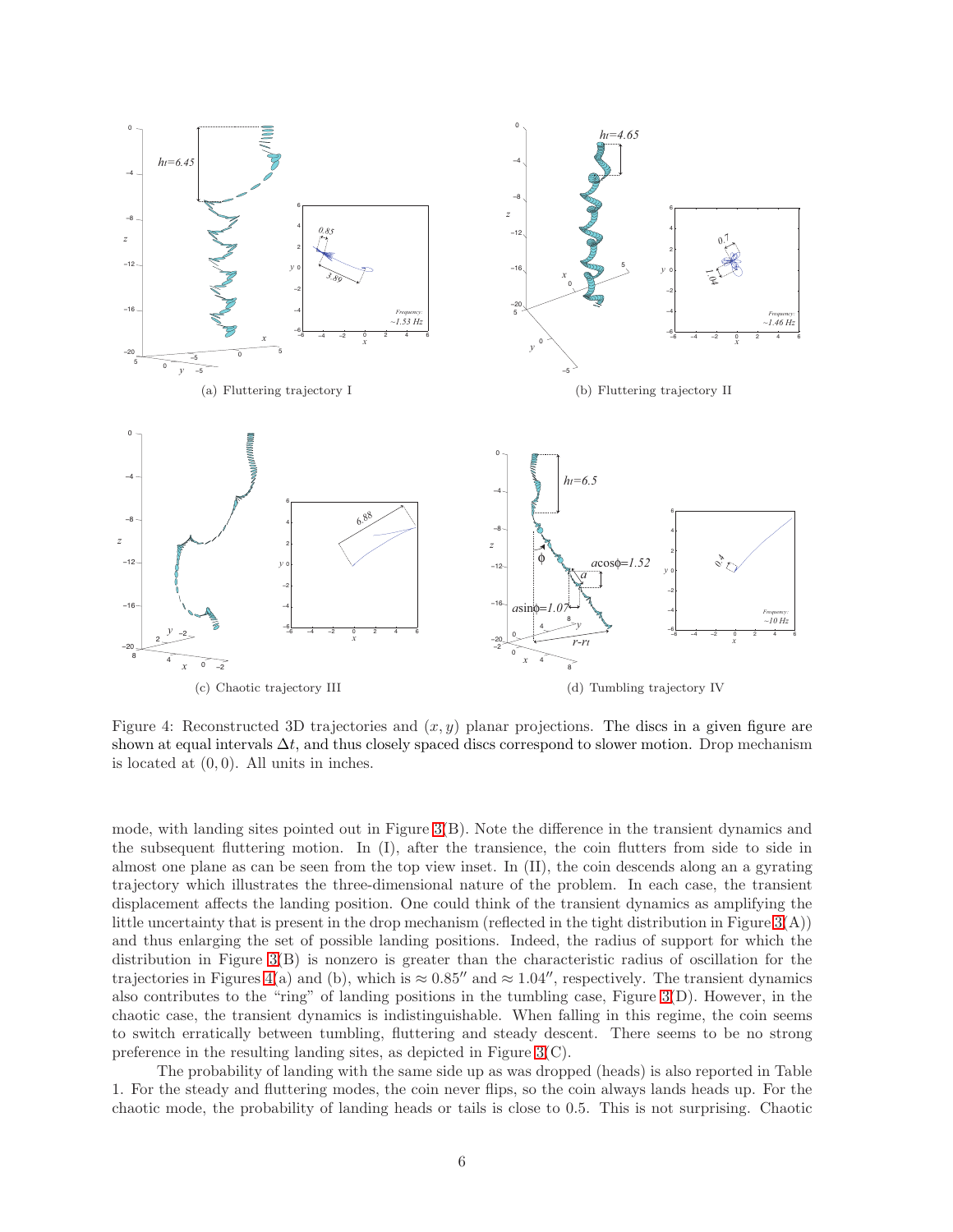motions are characterized by lack of correlation between initial conditions and subsequent trajectory. In the case of the tumbling mode, the probability of heads or tails is based on the height of the drop which determines whether the coin flips an even or odd number of times during descent. For the parameters used in our experiment, there is a bias towards flipping an odd number of times, leading to a probability of landing heads up of about 0.4.

We conclude this section by noting that points  $(E)$ ,  $(F)$ ,  $(G)$ ,  $(H)$  of the phase diagram in Figure [2](#page-2-0) lead to probability distribution functions that are similar to those reported in Figure [3,](#page-3-1) and therefore they are not shown here for brevity. Based on this observation, we conjecture that the distributions reported in Figure [3](#page-3-1) are "generic" in the sense that they qualitatively describe the landing sites associated with each descent mode. It is important to note that the quantitative details of these distributions depend on the parameter values  $(I^*, \mathbf{Re})$  in Figure [2.](#page-2-0) However, the type of distribution (e.g., Gaussian, broadband or ringlike) seems to depend on the descent mode only and seems to be invariant for a given descent mode.

#### <span id="page-6-0"></span>4 Discussion

The problem of a coin dropping in water can be thought of as a canonical deterministic problem in which the delicate mechanics involved (fluid-solid interactions) generates effects that are best treated as probabilistic. The analysis of such problems goes back to the work Poincaré  $(1912)$  on the roulette wheel. Poincaré addressed the questions of how small variations in initial conditions and the physics of collisions determine the probabilistic outcome of the roulette wheel. Following Poincaré's work, Hopf presented a framework for formally analyzing the role of the laws of physics in determining the flow of initial probability distribution functions to their final states; see, e.g., [Hopf \(1934\)](#page-8-17) and references therein. More recently, the coin toss problem (neglecting all aerodynamic effects) has received a great deal of attention as an example of a deterministic system with few degrees of freedom that results in random outcomes (heads or tails ); see, e.g., [Keller \(1986\)](#page-8-18); [Diaconis](#page-8-19) et al. [\(2007\)](#page-8-19); [Yong & Mahadevan](#page-9-2) [\(2011\)](#page-9-2). These works show that the probability of heads tends to 1/2 (fair coin) only in the limit of large initial linear and angular velocities for a coin that is spun about an axis through its plane (end-over-end spinning). In all other situations, the outcome is biased by the coin's initial orientation.

In this study, our goal was to characterize the probability density function associated with the landing site for a disc falling in water, as well as the probability of landing heads, from zero and close to zero initial conditions. We showed that when falling in air in steady descent, the probability distribution function of the landing site is almost Gaussian, see Figure  $3(A)$ . We interpreted this distribution as a measure of the uncertainty that is inherent in the drop mechanism. In the absence of such uncertainty, a steadily descending disc would always land at the point right below the point from which it was dropped. We quantified the uncertainty in the drop mechanism by computing the variance, skewness and kurtosis of the resulting distribution. We found that the variances are small (of order  $\sim 0.01-0.1''$ ) in comparison to the disc's diameter of  $1''$ . It is important to point out that this order of uncertainty is typical of all drops in air. In particular, we obtained uncertainties of the same order when we took the discs of points  $(B)$ ,  $(C)$ ,  $(D)$  of Figure [2](#page-2-0) and dropped them in air. Therefore, we view the uncertainty in the drop mechanism reported in Figure  $3(A)$  as a measure of the uncertainty in the initial conditions for points  $(B)$ ,  $(C)$ ,  $(D)$ . The probability distribution functions in Figures  $3(B)$ ,  $(C)$  and  $(D)$  can be interpreted as the outcome of the dynamical evolution of this very tight, initial (almost Gaussian) probability distribution under the system's nonlinear dynamics.

The shape of the probability distribution functions reported in Figure [3](#page-3-1) depends intimately on the type of descent mode the object undergoes, and this is dependent on both the moment of inertia of the object, as well as the Reynolds number of the surrounding fluid. Clearly, our first intuition, that the distribution associated with landing sites would be generically Gaussian, with Reynolds number dependent variance, proved to be too simplisitic. In this simplistic scenario, the spot directly below the drop site would be the most likely location for the disc to land. In reality, the location directly below the drop site could, in fact, be one of the least likely spots for the disc to land. For example, in the fluttering mode, the pdf is characterized by a "dip" at the origin. The presence of this dip is due to factors such as the transient dynamics but also to the nature of the fluttering motion. In this descent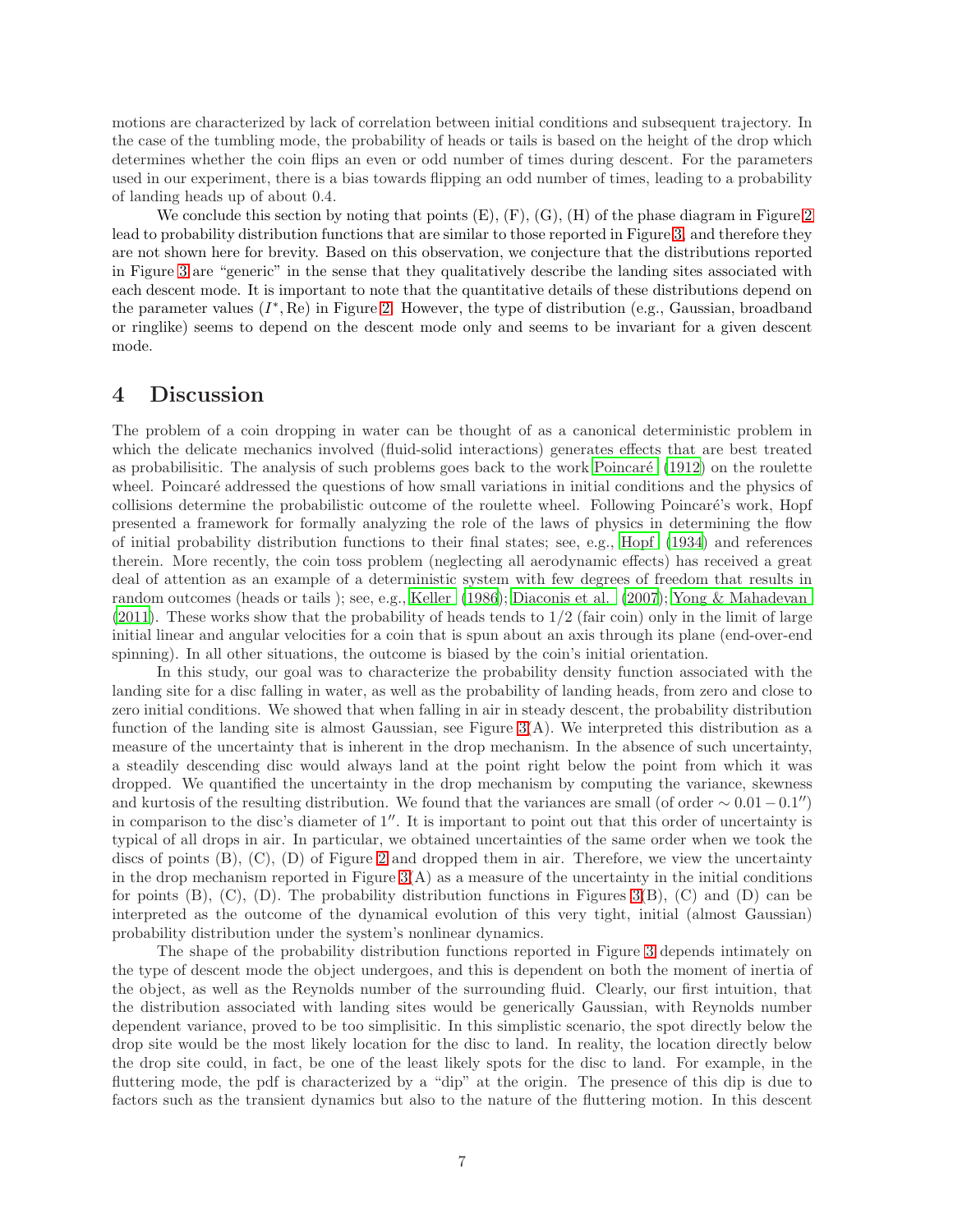mode, the non-vertical component of the disc's translational velocity reaches zero as the disc reverses its direction of motion from one side to the other (see Figure  $4(a)$ ), and thus spends more time close to the points of maximum amplitude. This, in turn, implies that the disc is more likely to land when it is close to these extreme points than elsewhere along its descent trajectory. The probability of landing heads is 1 as the disc never flips in this descent mode.

In the chaotic mode, our data suggest that the fluid medium acts as a "randomization device" in which successive drops of the disc seem to be completely independent and the probability of falling heads is unbiased by the initial condition of heads up. This statement remains to be rigorously proven using appropriate mixing measures on the phase space of probability distribution functions. The data shown in Figure [3](#page-3-1) reveal that the pdf associated with the chaotic mode is characterized by a dip around the origin that extends over a larger distance  $r$  than that of the fluttering mode and a smaller distance  $r$ than that of the tumbling mode. This is due to the nature of chaotic descent in which the disc switches between fluttering and tumbling with potentially intermittent intervals of steady falling.

In the tumbling mode, the disc settles, after some transience, into revolving around itself while descending on a path that is inclined to the vertical at a nearly constant angle  $\phi$  (see Figure [4\(](#page-5-0)d)). The radius r of the landing point is therefore a function of the height  $h$  from which the disc is dropped, the properties of the tumbling motion (the angle  $\phi$  and the distance spanned between two consecutive tumbles  $a$ ), and the transient motion. The probability of landing heads is a function of the same parameters, and thus it may be correlated to the landing site. The degree of correlation is affected by the randomness of the transient motion. Considering that for tumbling motions the trajectory of the disc's center is planar or nearly planar and letting  $h_t$  and  $r_t$  be the height and radius (projected onto the plane of motion) associated with the transient motion, one can then write (see Figure  $4(d)$ )

$$
r - r_t = (h - h_t) \tan(\phi),
$$
  $n = \text{floor}\left[\frac{h - h_t}{a \cos(\phi)}\right] = \text{floor}\left[\frac{r - r_t}{a \sin(\phi)}\right].$ 

Here,  $n \in \mathbb{N}$  is the number of times the disc revolves around itself. The disc lands heads up if n is even  $(n=2m \text{ where } m \in \mathbb{N})$ , or equivalently, if  $2m\pi - \pi/2 < \theta|_{\text{landing}} < 2m\pi + \pi/2$ . We emphasize that  $h_t$ and  $r_t$  are random variables due to the uncertainty in the initial conditions, and consequently,  $a, \phi, n$  are also random. The above equations suggest that there is a correlation between the landing site and the probability of landing heads. This correlation between the landing site and the probability of landing head implies that one could, in principle, "design" and build discs that, for a given experimental set-up (height h), produce a desired probability of landing heads or a desired mean drift in their landing site.

In summary, we have shown that the solid-fluid interaction in the problem of coins falling in water provides a natural mechanism for producing randomness in the landing sites of the disc and the probability of landing heads up. This randomness is due to the amplification of small variations in the initial conditions by the fluid medium which couples the translational and rotational motion of the disc. Indeed, in the absence of the fluid medium, the disc always lands heads up in a tight, almost Gaussian distribution of landing sites. This is a major difference between our work and the works of [Keller](#page-8-18) [\(1986\)](#page-8-18); [Diaconis et al. \(2007\)](#page-8-19); [Yong & Mahadevan \(2011\)](#page-9-2) on the coin toss where the fluid effects are neglected and the initial conditions take on much larger ranges of values that produce the randomness in the toss outcome.

Future extensions of this work will include a more quantitative description of the change in the pdf characteristics (mean, variance, shape/higher-order moments) as functions of the system's parameters (I <sup>∗</sup> and Re). It will also address the inverse problem of how to design objects that result in desired landing sites and desired probabilities of landing heads. This undertaken will be relevant to a number of applications such as understanding the parameters influencing the range and accuracy of the passive flight of gliding animals, see, e.g., [Paoletti & Mahadevan \(2011\)](#page-8-20) and references therein.

The work of LH and EK is partially supported by the NSF CAREER award CMMI 06-44925 and the grant CCF08-11480. The work of PN is partially supported by NSF grant DMS08-04629.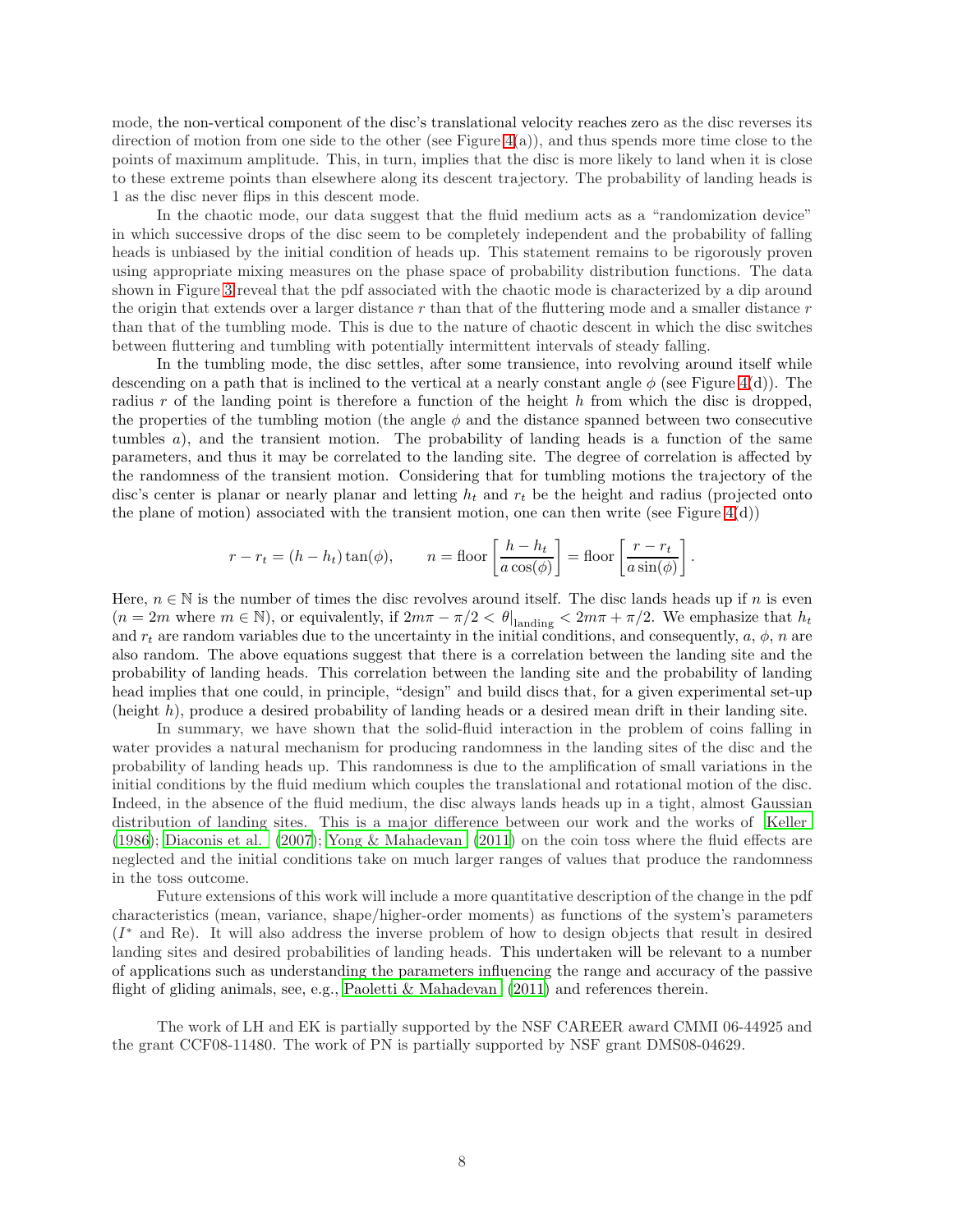# References

- <span id="page-8-14"></span>Alben, S. 2010 Flexible sheets falling in an inviscid fluid. Phys. Fluids 22, 061901.
- Andersen, A., Pesavento, U. & Wang, Z. J. 2005 Unsteady aerodynamics of fluttering and tumbling plates. J. Fluid Mech., 541, 65-90.
- Andersen, A., Pesavento, U. & Wang, Z. J. 2005 Analysis of transitions between fluttering, tumbling and steady descent of falling cards. J. Fluid Mech. 541, 91-104.
- <span id="page-8-6"></span>Belmonte, A., Eisenberg, H. & Moses, E. 1998 From flutter to tumble: inertial drag and Froude similarity in falling paper. Phys. Rev. Lett., 81, 345-348.
- <span id="page-8-19"></span>Diaconis, P., Holmes, S., & Montgomery, R. 2007 Dynamical bias in the coin toss. SIAM Rev., 49, 211-235.
- <span id="page-8-3"></span>Dupleich, P. 1941 Rotation in free fall of rectangular wings of elongated shape. NACA Tech. Memo. 1201, 1-99.
- <span id="page-8-5"></span>Field, S. B. , Klaus, M., Moore, M. G. & Nori, F. 1997 Chaotic dynamics of falling disks, Nature, 388, 252-254.
- <span id="page-8-17"></span>Hopf E. 1934 On causality, statistics and probability, J. Math. Phys. 13, 51-102.
- <span id="page-8-0"></span>Howe, H. F. & Smallwood, J. 1982 Ecology of seed dispersal, Ann. Rev. Ecol. Syst. 3, 201-228.
- <span id="page-8-15"></span>Jones, M. A. 2003 The separated flow of an inviscid fluid around a moving flat plate, J. Fluid Mech. 496 , 405–441.
- <span id="page-8-9"></span>Jones, M. A. and Shelley, M. J. 2005 Falling cards, J. Fluid Mech. 540, 393-425.
- <span id="page-8-18"></span>Keller, J. B. 1986 The probability of heads. Am. Math. Monthly, **93**, 191-197.
- <span id="page-8-11"></span>Mahadevan, L. 1996 Tumbling of a falling card. C.R. Acad. Sci. Ser. IIb, 323, 729-736.
- <span id="page-8-12"></span>Mahadevan, L. Ryu, W. S., & Samuel, A. D. T. 1999 Tumbling cards. Phys. Fluids, 11(1), 1-3.
- <span id="page-8-2"></span>Maxwell, J. C. 1854 On a particular case of the descent of a heavy body in a resisting medium. Camb. Dublin Math. J. 9, 145-148.
- <span id="page-8-10"></span>Michelin S. & Llewellyn Smith, S. G. 2009 An unsteady point vortex method for coupled fluid-solid problems, Theor. Comput. Fluid Dyn. 23, 127–153.
- <span id="page-8-8"></span>Mittal, R., Seshadri, V. & Udaykumar, H. S. 2004 Flutter, tumble, and vortex induced autorotation Theoret. Comput. Fluid Dyn. 17, 165-170.
- <span id="page-8-1"></span>Nathan, R., & Muller-Landau, H.C. 2000 Spatial patterns of seed dispersal, their determinants and consequences for recruitment. Trends in Ecology  $\mathcal C$  Evolution, 15(7), 278-285.
- <span id="page-8-20"></span>Paoletti, P. & Mahadevan, L. 2011 Planar controlled gliding, tumbling and descent. J. Fluid Mech., 689, 489-516.
- <span id="page-8-7"></span>Pesavento, U. & Wang, Z. J. 2004 Falling Paper: Navier-Stokes Solutions, Model of Fluid Forces, and Center of Mass Elevation. Phys. Rev. Lett., 93(14), 144501.
- <span id="page-8-16"></span>Poincaré, H. 1912 Calcul des probabilités, Gauthier-Villars, Paris.
- <span id="page-8-4"></span>Smith, E. H. 1971 Autorotating wings: an experimental investigation. J. Fluid Mech. 50, 513-534.
- <span id="page-8-13"></span>Tam, D., Bush, J. W. M., Robitaille, M. & Kudrolli, A. 2010 Tumbling Dynamics of Passive Flexible Wings *Phys. Rev. Lett.*, **104**(18), 184504.